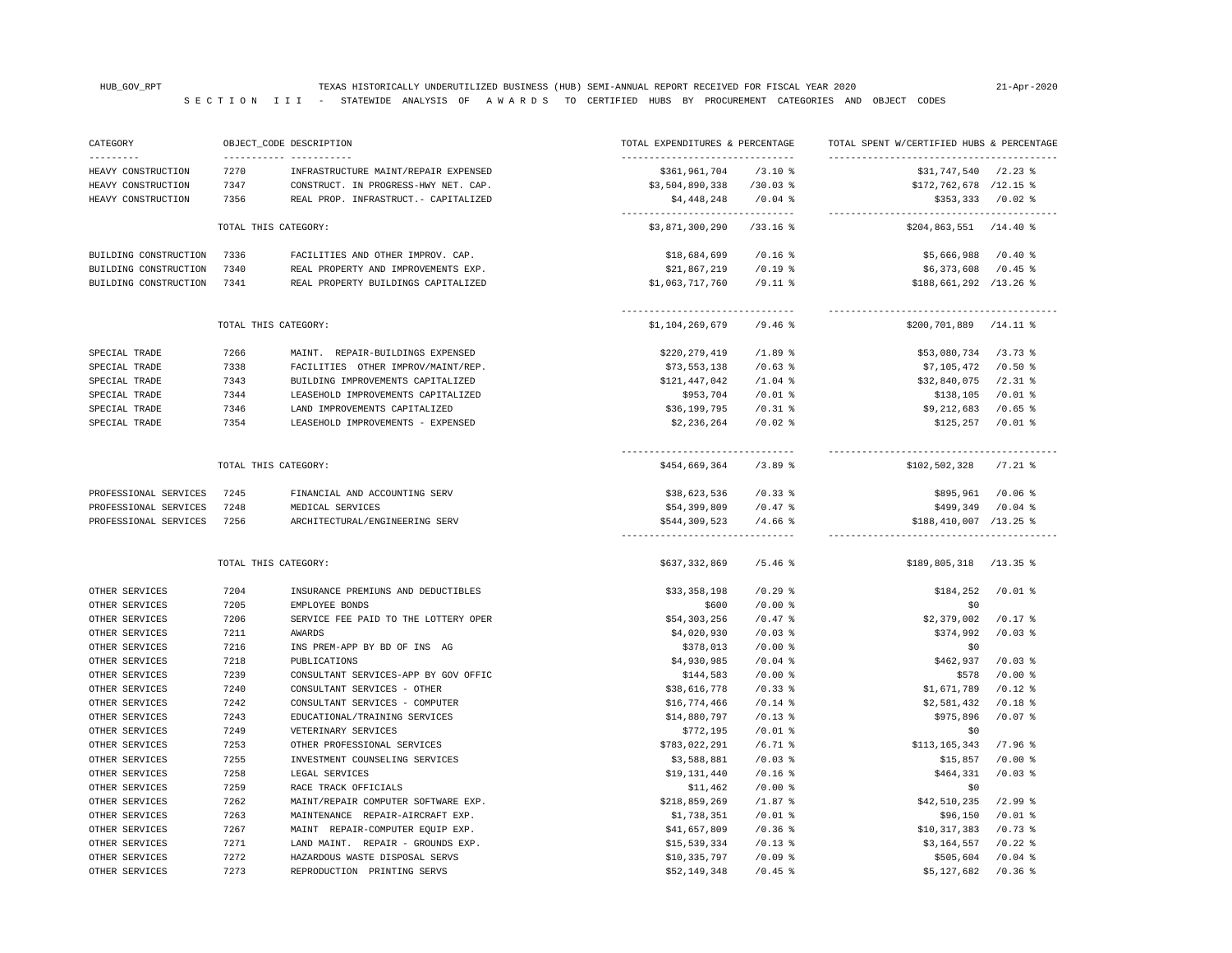| OTHER SERVICES       | 7366                 | PERSONAL PROPERTY - CAPITAL LEASE      | \$348,805                                       | $/0.00$ %  | \$348,805               | $/0.02$ %             |
|----------------------|----------------------|----------------------------------------|-------------------------------------------------|------------|-------------------------|-----------------------|
| OTHER SERVICES       | 7367                 | PERSONAL PROP. MAINT. REPAIR-EXP       | \$90,056,166                                    | $/0.77$ %  | \$4,218,705             | $/0.30$ %             |
| OTHER SERVICES       | 7368                 | MAINT. REPAIR-MOTOR VEHICLES-EXP.      | \$21,185,629                                    | $/0.18$ %  | \$640,972               | $/0.05$ %             |
| OTHER SERVICES       | 7514                 | TELECOMM. - MAINTENANCE REPAIR EXP.    | \$8,641,369                                     | $/0.07$ %  | \$1,404,200             | $/0.10$ %             |
| OTHER SERVICES       | 7516                 | TELECOMMS - OTHER SERVICE CHARGES      | \$24,806,666                                    | $/0.21$ %  | \$453,158               | $/0.03$ %             |
| OTHER SERVICES       | 7526                 | WASTE DISPOSAL                         | \$9,407,908<br>-------------------------------- | $/0.08$ %  | \$250,619               | $/0.02$ %             |
|                      | TOTAL THIS CATEGORY: |                                        | \$2,556,667,445                                 | $/21.90$ % | $$372,866,693$ /26.22 % |                       |
|                      |                      |                                        |                                                 |            |                         |                       |
| COMMODITY PURCHASING | 7300                 | CONSUMABLES                            | \$216,472,620                                   | $/1.85$ %  | \$53,687,569            | $/3.77$ $%$           |
| COMMODITY PURCHASING | 7304                 | FUELS LUBRICANTS - OTHER               | \$37,962,011                                    | $/0.33$ %  | \$6,818,003             | $/0.48$ %             |
| COMMODITY PURCHASING | 7307                 | FUELS LUBRICANTS - AIRCRAFT            | \$1,153,854                                     | $/0.01$ %  | \$0                     |                       |
| COMMODITY PURCHASING | 7309                 | PROMOTIONAL ITEMS                      | \$6,309,173                                     | $/0.05$ %  | \$2,890,350             | $/0.20$ %             |
| COMMODITY PURCHASING | 7310                 | CHEMICAL AND GASES                     | \$69,849,486                                    | $/0.60$ %  | \$8,092,084             | $/0.57$ %             |
| COMMODITY PURCHASING | 7312                 | MEDICAL SUPPLIES                       | \$1,158,233,872                                 | $/9.92$ %  | \$29,788,745            | $/2.09$ %             |
| COMMODITY PURCHASING | 7315                 | FOOD PURCHASED BY THE STATE            | \$33,849,363                                    | $/0.29$ %  | \$1,292,899             | /0.09%                |
| COMMODITY PURCHASING | 7316                 | FOOD PURCH FOR WARDS OF STATE          | \$57,523,262                                    | /0.49%     | \$502,509               | $/0.04$ %             |
| COMMODITY PURCHASING | 7322                 | PERSONAL ITEMS-WARDS OF THE STATE      | \$3,244,898                                     | $/0.03$ %  | \$373,219               | $/0.03$ %             |
| COMMODITY PURCHASING | 7324                 | CREDIT CARD PURCH-CLIENTS/WARDS ST.    | \$3,101,838                                     | $/0.03$ %  | \$2,518                 | $/0.00$ %             |
| COMMODITY PURCHASING | 7325                 | SERVICES FOR WARDS OF THE STATE        | \$20,270,782                                    | $/0.17$ %  | \$863,378               | $/0.06$ %             |
| COMMODITY PURCHASING | 7328                 | SUPPLY/MATERIAL-AGRIC, CONST, HARDWARE | \$148,393,521                                   | $/1.27$ %  | \$12,327,080            | $/0.87$ %             |
| COMMODITY PURCHASING | 7330                 | PARTS - FURNISHINGS EQUIPMT            | \$57,418,828                                    | /0.49%     | \$5,303,772             | $/0.37$ %             |
| COMMODITY PURCHASING | 7331                 | PLANTS                                 | \$1,103,203                                     | $/0.01$ %  | \$77,215                | $/0.01$ %             |
| COMMODITY PURCHASING | 7333                 | FABRICS AND LINENS                     | \$6,158,872                                     | $/0.05$ %  | \$818,429               | $/0.06$ %             |
| COMMODITY PURCHASING | 7334                 | FURNISHINGS EQUIP OTHER - EXPENSED     | \$182,227,394                                   | $/1.56$ %  | \$46,997,680            | /3.30%                |
| COMMODITY PURCHASING | 7335                 | PARTS - COMPUT. EQUIP. - EXPENSED      | \$16,921,934                                    | $/0.14$ %  | \$8,088,263             | $/0.57$ $\frac{8}{3}$ |
| COMMODITY PURCHASING | 7351                 | PASSENGER CARS - CAPITAL LEASE         | \$251,034                                       | $/0.00$ %  | \$2,719                 | $/0.00$ %             |
| COMMODITY PURCHASING | 7352                 | OTHER MOTOR VEHICLES - CAPITAL LEASE   | \$48,582                                        | $/0.00$ %  | \$0                     |                       |
| COMMODITY PURCHASING | 7361                 | PERSONAL PROPERTY - CAPITALIZED        | \$279,007                                       | $/0.00$ %  | \$9,990                 | $/0.00$ %             |
| COMMODITY PURCHASING | 7365                 | PERSONAL PROPERTY BOATS CAPITALIZED    | \$2,919,665                                     | $/0.03$ %  | \$430,393               | $/0.03$ %             |
| COMMODITY PURCHASING | 7371                 | PASSENGER CARS - CAPITALIZED           | \$5,807,356                                     | $/0.05$ %  | \$313,755               | $/0.02$ %             |
| COMMODITY PURCHASING | 7372                 | OTHER MOTOR VEHICLES - CAPITALIZED     | \$48,361,139                                    | $/0.41$ %  | \$463,791               | $/0.03$ %             |
| COMMODITY PURCHASING | 7373                 | EQUIPMENT-CAPITALIZED<br>FURNISHINGS   | \$269,716,940                                   | $/2.31$ %  | \$26,499,798            | $/1.86$ %             |
| COMMODITY PURCHASING | 7374                 | FURNISHINGS<br>EQUIPMENT CONTROLLED    | \$25,562,133                                    | $/0.22$ %  | \$1,669,217             | $/0.12$ %             |
| COMMODITY PURCHASING | 7375                 | PERSONAL PROP. AIRCRAFT-CAPITALIZED    | \$973,827                                       | $/0.01$ %  | \$0                     |                       |
| COMMODITY PURCHASING | 7376                 | FURNISHINGS EQUIPT. - CAPITAL LEASE    | \$9,502,041                                     | $/0.08$ %  | \$118,736               | $/0.01$ %             |
| COMMODITY PURCHASING | 7377                 | COMPUTER EQUIPMENT - EXPENSED          | \$23,364,893                                    | $/0.20$ %  | \$12,691,576            | $/0.89$ %             |
| COMMODITY PURCHASING | 7378                 | COMPUTER EQUIPMENT - CONTROLLED        | \$59,794,428                                    | $/0.51$ %  | \$43,154,748            | $/3.03$ $%$           |
| COMMODITY PURCHASING | 7379                 | COMPUTER EQUIPMENT - CAPITALIZED       | \$113,128,735                                   | $/0.97$ %  | \$22,016,122            | $/1.55$ %             |
| COMMODITY PURCHASING | 7380                 | COMPUTER SOFTWARE - EXPENSED           | \$134,781,398                                   | $/1.15$ %  | \$22,461,131            | $/1.58$ %             |
| COMMODITY PURCHASING | 7384                 | PERSONAL PROP. ANIMALS - EXPENSED      | \$10,883,771                                    | $/0.09$ %  | \$95,264                | $/0.01$ %             |
| COMMODITY PURCHASING | 7385                 | COMPUTER EQUIPMENT - CAPITAL LEASE     | \$1,466,927                                     | $/0.01$ %  | \$181,743               | $/0.01$ %             |
| COMMODITY PURCHASING | 7386                 | PERSONAL PROP. ANIMALS - CAPITALIZED   | \$212,931                                       | $/0.00$ %  | \$0                     |                       |
| COMMODITY PURCHASING | 7393                 | MERCHANDISE PURCH FOR RESALE           | \$120,487,774                                   | $/1.03$ %  | \$4,810,564             | $/0.34$ %             |
| COMMODITY PURCHASING | 7394                 | RAW MATERIAL PURCHASES                 | \$24,157,159                                    | $/0.21$ %  | \$626,177               | $/0.04$ %             |
| COMMODITY PURCHASING | 7395                 | INTANGIBLE COMP SOFTWARE - PURCH-CAP.  | \$19,141,841                                    | $/0.16$ %  | \$8,036,871             | $/0.57$ %             |
| COMMODITY PURCHASING | 7406                 | RENTAL OF FURNISHINGS/EQUIPMT          | \$68,555,104                                    | /0.59%     | \$1,606,989             | $/0.11$ %             |
|                      |                      |                                        |                                                 |            |                         |                       |

 OTHER SERVICES 7274 TEMPORARY EMPLOYMENT AGENCIES \$54,209,299 /0.46 % \$19,568,129 /1.38 % OTHER SERVICES 7275 COMPUTER PROGRAMMING SERVICES \$267,594,605 /2.29 % \$64,532,832 /4.54 % OTHER SERVICES 7276 COMMUNICATION SERVICES \$81,328,561 /0.70 % \$1,852,541 /0.13 % OTHER SERVICES 7277 CLEANING SERVICES **\$28,669,551 /0.33** \$69,551 /0.33 \$\$8,603,472 /0.60 \$ OTHER SERVICES 7281 ADVERTISING SERVICES \$79,070,708 /0.68 \$679,070,708 /0.68 \$530,254,639 /2.13 \$ OTHER SERVICES 7284 DATA PROCESSING SERVICES \$8,504,569 /0.07 % \$613,322 /0.04 % OTHER SERVICES 7286 FREIGHT/DELIVERY SERVICES \$18,424,988 /0.16 % \$18,424,988 /0.16 % \$2,705,789 /0.19 % OTHER SERVICES 7299 PURCHASED CONTRACTED SERVICES \$539,969,785 /4.63 % \$539,969,785 /3.76 % \$53,520,895 /3.76 OTHER SERVICES 7337 FACILITIES OTHER IMPROV/CAP. LEASE - \$8,799 - \$8,799 \$578 /0.00 % 5578 /0.00 % OTHER SERVICES 7350 BUILDINGS - CAPITAL LEASE \$242,836 /0.00 % \$242,836 /0.00 % \$0